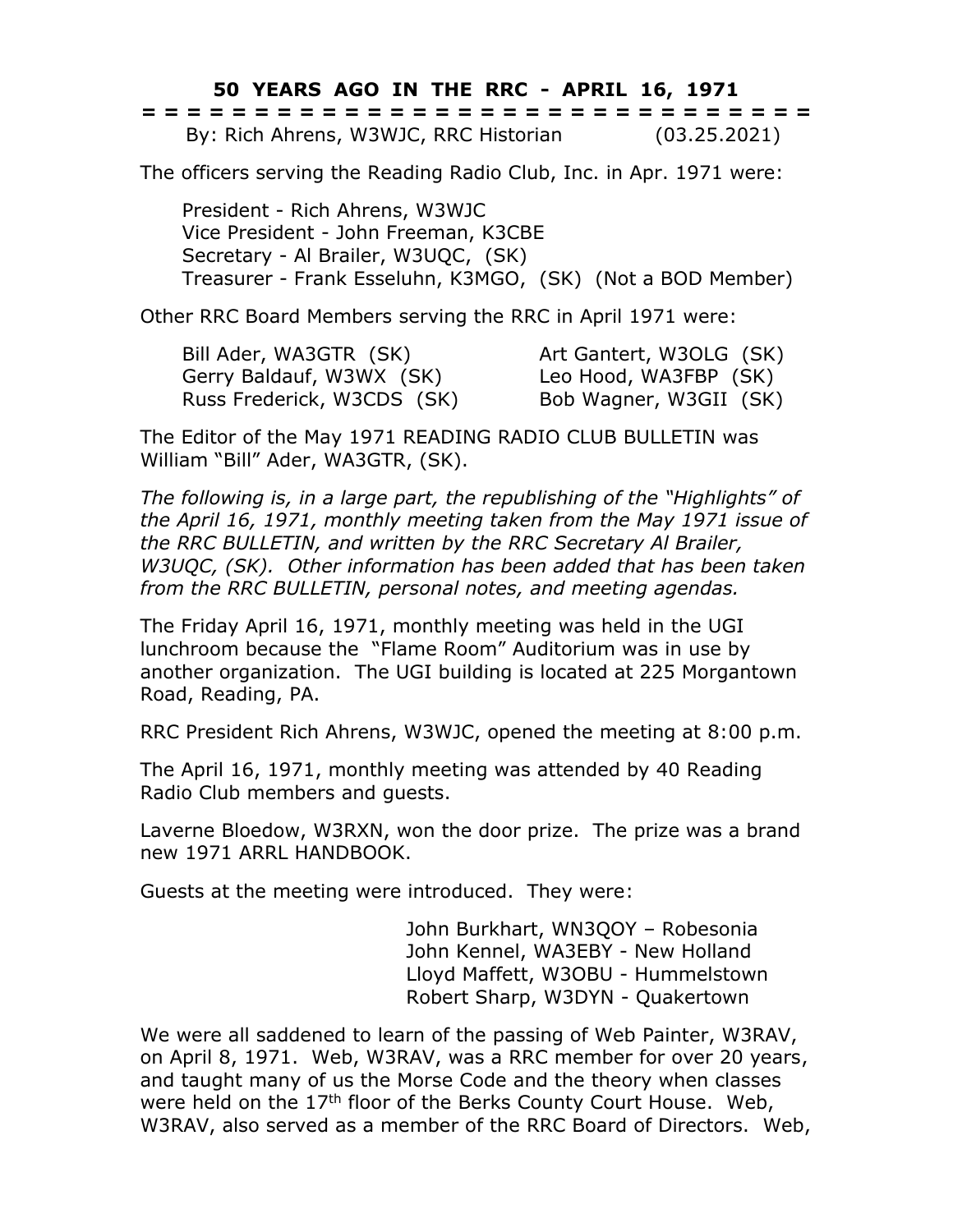W3RAV, lived on James Avenue, Reiffton. He was employed, as a supervisor, by the Bell Telephone Company of Pennsylvania.

Leroy Flamm, K3MNI, has completed his 2 Meter solid state transceiver designed for transmitter hunts, and he hopes others will construct similar units. Leroy, K3MNI, had the transceiver on display, for everyone to check it out.

President Rich Ahrens, W3WJC, reported that The Reading Radio Club 6 Meter Repeater is on the air using the call W3BN. It has been reported that the Repeater is loud and clear in Philadelphia, Allentown, and Lebanon Pennsylvania.

President Ahrens, W3WJC, passed out a list of the Hams that have been heard on the 6 Meter repeater (More or less, in the order that the stations have gotten on): W3WJC, WA3KBH, K3MGO, W3UQH, K3EUH, WA3GRQ, K3YIZ, W3ETV, K3KBG, WA3JMJ, W3WX, K3MNI, K3RQL, WA3GTR, and W3KNY.

The proposed changes to the RRC By-Laws that were published in the April RRC BULLETIN, prompted comments from several members in attendance at the meeting.

Voting on the adoption of the proposed changes to the RRC By-Laws will be made by the RRC Members attending the Friday June 11, 1971 RRC monthly meeting. **NOTES (Abbreviated):** The suggested changes involved having two classes of membership "Active" and "Associate". That the annual membership fee would be determined by the BOD. That all members of the BOD must be "Active" members. Changing the name from "Senior" to "Active". A member of the BOD can be removed by a two-thirds majority vote by the other members of the Board. The size of the membership shall be at the discretion of the Board. That absentee ballots for the BOD Election would be mailed to those unable to attend the meeting, upon request to the Reading Radio Club Secretary.

President Rich, W3WJC, reminded the members present to save the membership list that was published in the April 1971 RRC BULLETIN. This list can be used during 1971 to confirm RRC Membership for PAGODA AWARD credit.

Bob Plummer, W3ETJ / W3RP, announced that the Novice Code and Theory Classes have been completed. To date, three students have passed their FCC Novice examinations.

The 1971 RRC Field Day Committee reported that the RRC was once again going to Mt. Penn. Yet to be decided, was which location to use; the Fire Tower or the old WEEU-TV building. The RRC will operate in the four-transmitter class. The 1971 ARRL Field Day is scheduled for Saturday and Sunday June 26 and 27.